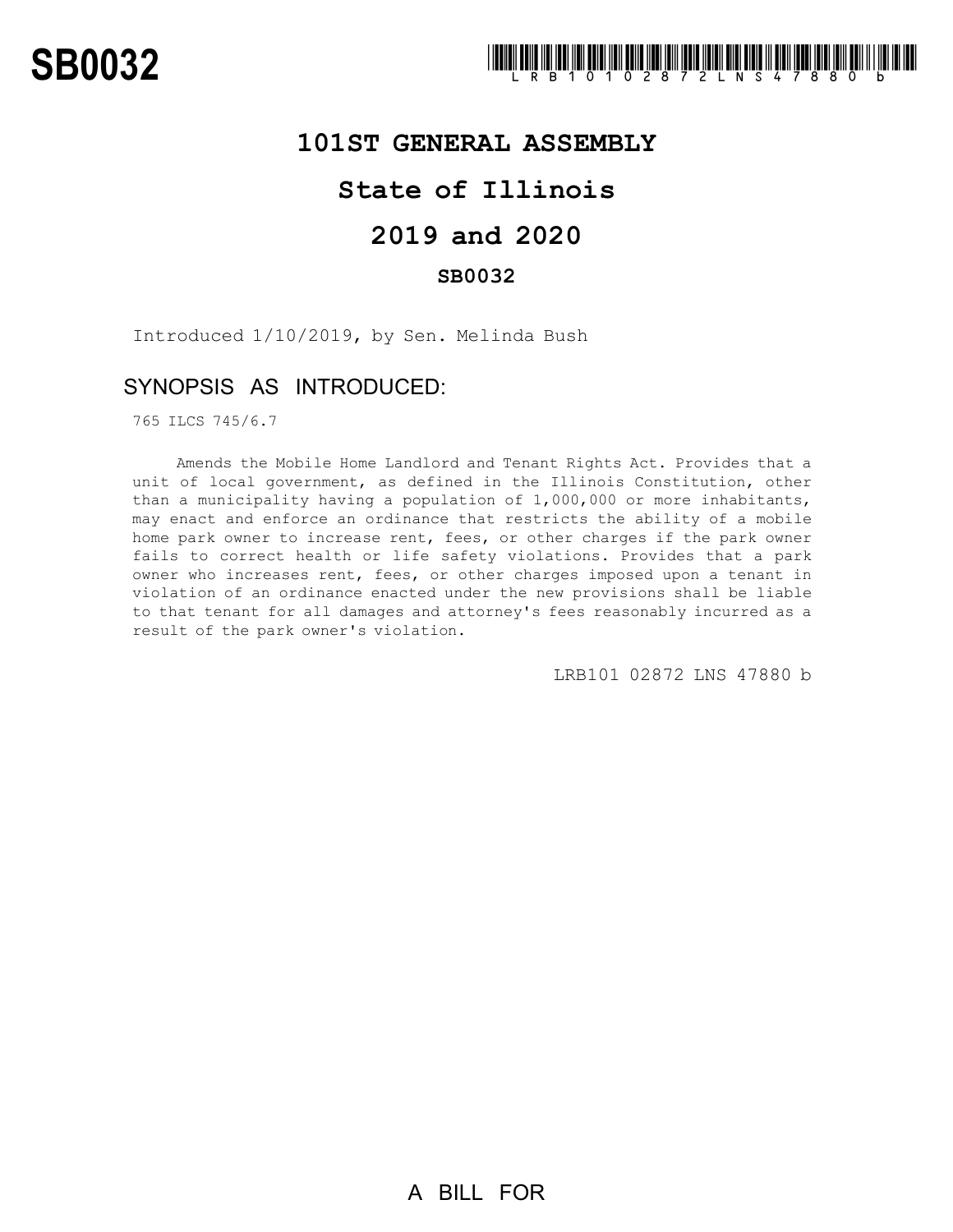1

AN ACT concerning civil law.

#### **Be it enacted by the People of the State of Illinois, represented in the General Assembly:** 2 3

Section 5. The Mobile Home Landlord and Tenant Rights Act is amended by changing Section 6.7 as follows: 4 5

(765 ILCS 745/6.7) 6

Sec. 6.7. Violations; inspection reports; postings; penalty. 7 8

(a) Any nonconformance with a statute, rule, or ordinance applicable to the mobile home park or manufactured home community constitutes a violation. The authority having jurisdiction shall identify violations in an inspection report. The inspection report shall be served upon the park owner or managing agent in person or by certified United States mail, return receipt requested, postage prepaid. 9 10 11 12 13 14 15

(b) The park owner or its managing agent shall post in a conspicuous place any inspection report received from the authority having jurisdiction regarding health and life safety violations as defined in rules promulgated by the Illinois Department of Public Health. The inspection report shall be posted beginning the business day after the date by which the violation or violations must be corrected as set forth in the inspection report issued by the authority having jurisdiction. 16 17 18 19 20 21 22 23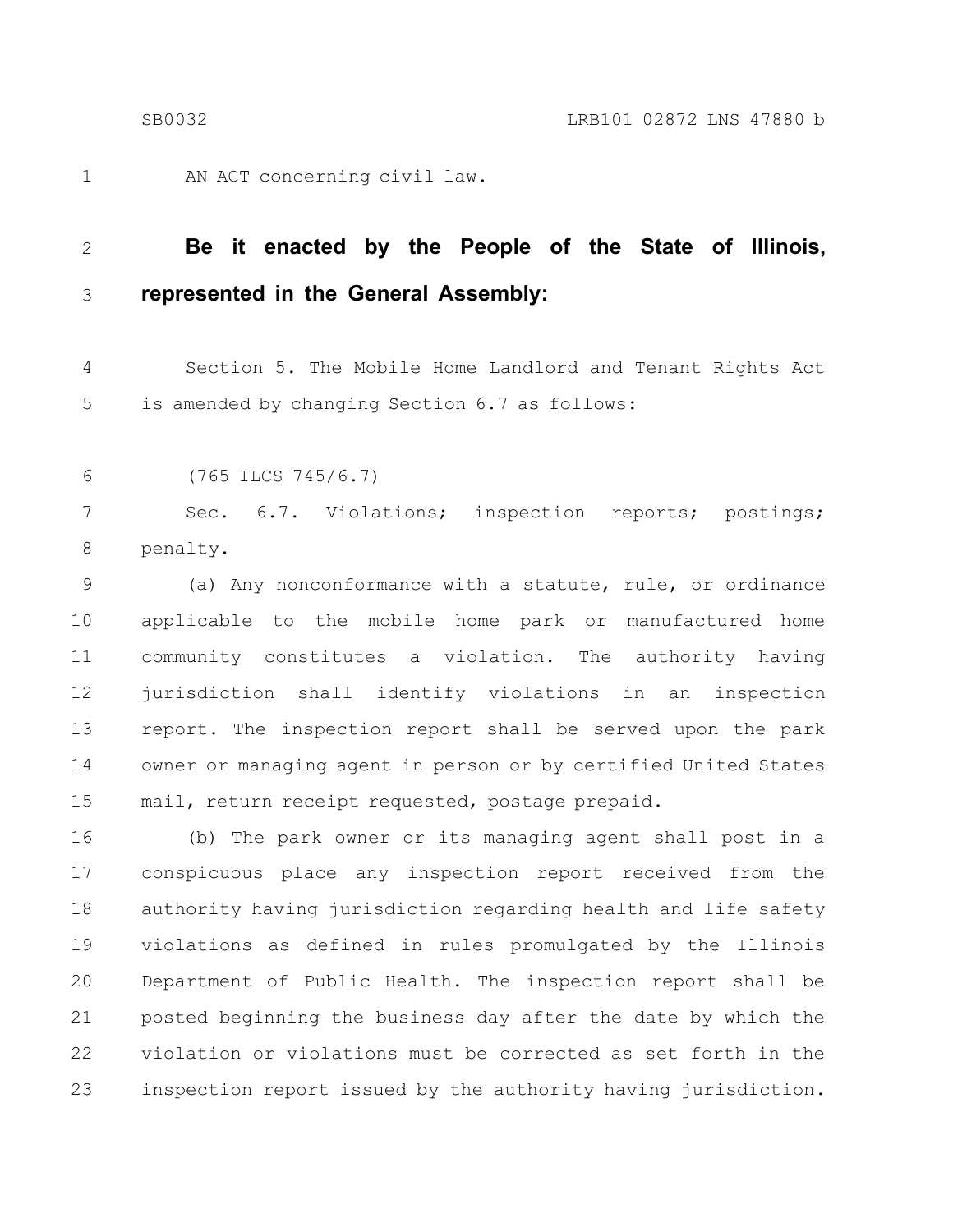SB0032 - 2 - LRB101 02872 LNS 47880 b

The posting may be removed only when: 1

(1) the authority having jurisdiction has issued written authorization to remove the posting; or 2 3

(2) the park owner or its managing agent has corrected the violation or violations, served notice to the authority having jurisdiction that the violation or violations have been corrected by submitting such documentation or affidavit as may be necessary to substantiate the correction by certified United States mail, return receipt requested, postage prepaid, and no less than 15 days have expired from the mailing date of the notice to the authority having jurisdiction. 4 5 6 7 8 9 10 11 12

(c) Nothing in this Act may be construed to diminish, impair, or otherwise affect the authority of the authority having jurisdiction to charge violations under the Mobile Home Park Act or any other statute, rule, or ordinance applicable to the mobile home park or manufactured home community. 13 14 15 16 17

(d) Failure to comply with the requirements of this Section subjects the park owner or managing agent to a \$250 penalty. The penalty shall be payable to the authority having jurisdiction which issued the inspection report citing violations. 18 19 20 21 22

(e) For purposes of enforcement of this Section by the Illinois Department of Public Health, the Illinois Administrative Procedure Act is hereby expressly adopted. The Illinois Department of Public Health has the authority to 23 24 25 26